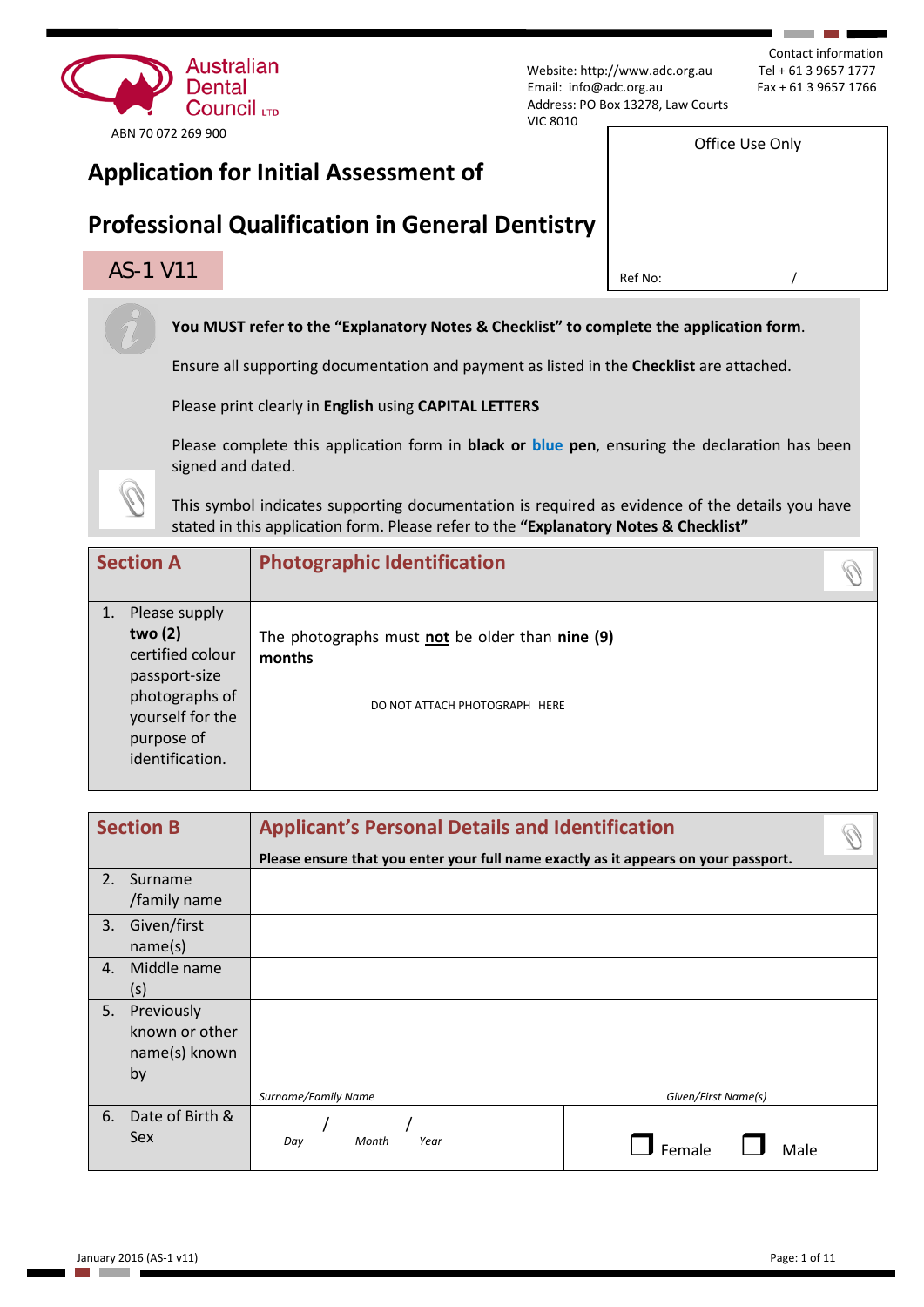

Contact information<br>Tel + 61 3 9657 1777

**Contract Contract** 

7

| <b>Section C</b>                    | <b>Applicant's Personal Contact Details</b> |               |
|-------------------------------------|---------------------------------------------|---------------|
| 7. Contact details<br>for applicant | PO Box number or street address             |               |
| only. PLEASE<br><b>PRINT</b>        | City                                        |               |
|                                     | State/Territory                             | Area/Postcode |
|                                     | Country                                     |               |
|                                     | Telephone (include country code)            |               |
|                                     | <b>Email Address</b>                        |               |

| <b>Section D</b> | <b>Authority to Act</b><br>(if you nomination of a person or agent to act on your behalf)                                                                                                                                    |  |  |  |
|------------------|------------------------------------------------------------------------------------------------------------------------------------------------------------------------------------------------------------------------------|--|--|--|
| 8.               | It is not necessary to nominate a person or an agent to apply for the Practical<br>Examination. If you choose to do so you must complete an Authority to Act form.<br>I wish to nominate a person/agent to act on my behalf. |  |  |  |
|                  | Yes - I have attached an Authority to Act form and understand the<br>Australian Dental Council will forward ALL correspondence to my<br>chosen nominee.<br>No                                                                |  |  |  |

| <b>Section E</b>                                 | <b>Primary Dentistry Education Details</b> |  |
|--------------------------------------------------|--------------------------------------------|--|
| Title of<br>9.<br>Qualification                  |                                            |  |
| 10. Name of the<br>institution<br>/University    |                                            |  |
| 11. Address of the<br>institution<br>/University | Address                                    |  |
|                                                  | City                                       |  |
|                                                  | State/Territory<br>Area/Postcode           |  |
|                                                  | Country                                    |  |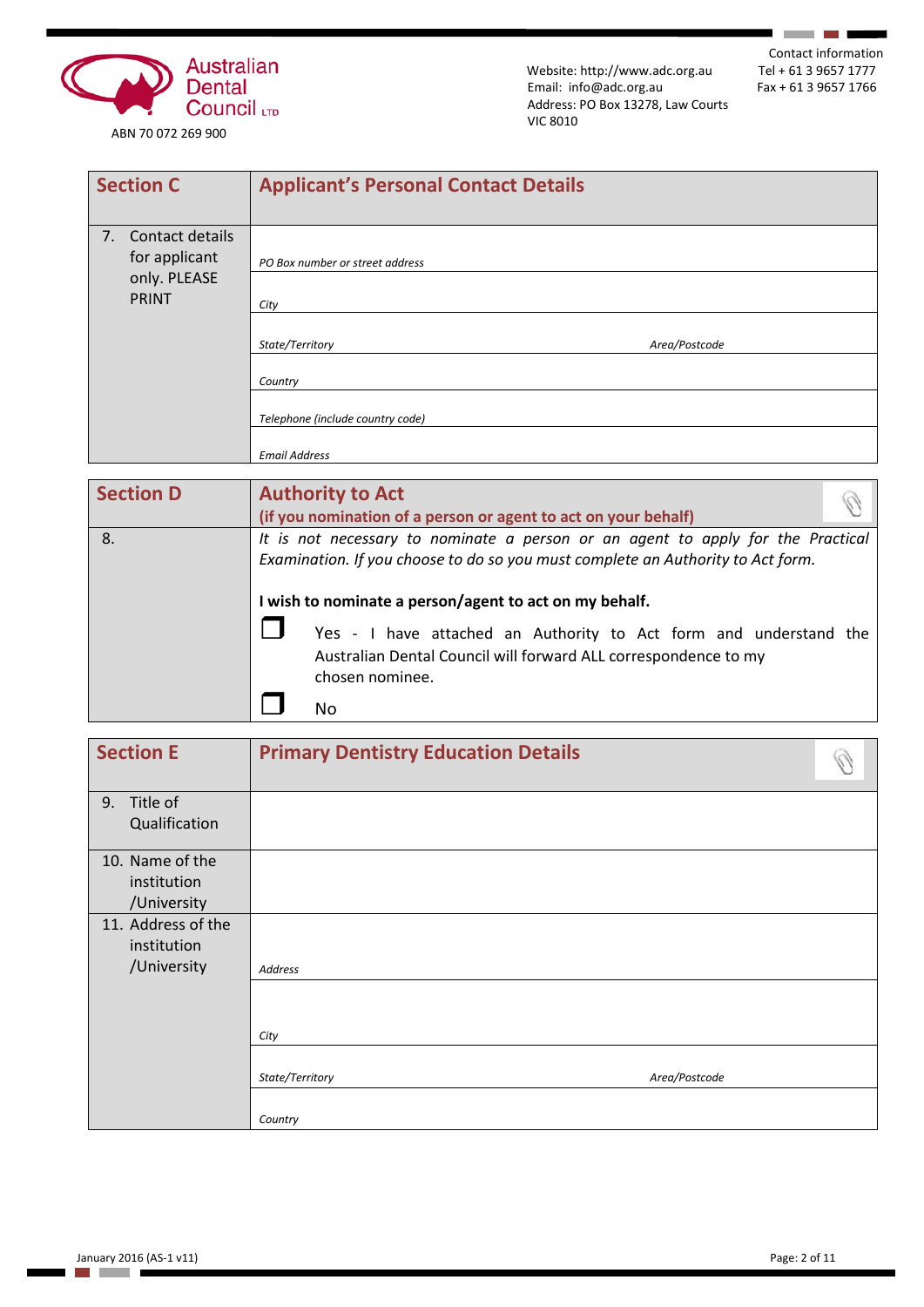

Contact information<br>Tel + 61 3 9657 1777

**Contract Contract** 

ABN 70 072 269 900

| 12. Length of your<br>primary | Years                                         |     |       | <b>Months</b>     |                 |     |       |           |
|-------------------------------|-----------------------------------------------|-----|-------|-------------------|-----------------|-----|-------|-----------|
| dentistry course              | Was this the normal length of your course?    |     |       |                   | Yes             |     |       | <b>No</b> |
|                               | Was this a full time course?                  |     |       |                   | Yes             |     |       | No        |
| 13. Language of<br>primary    | Was your primary dentistry course in English? |     |       |                   |                 |     |       |           |
| dentistry course              | Yes                                           |     |       | No (please state) |                 |     |       |           |
| 14. Course dates              |                                               |     |       |                   |                 |     |       |           |
|                               | Date Commenced:                               |     |       |                   | Date Completed: |     |       |           |
|                               |                                               | Day | Month | Year              |                 | Day | Month | Year      |
| 15. Internship                |                                               |     |       |                   |                 |     |       |           |
| dates (if                     | Date Commenced:                               |     |       |                   | Date Completed: |     |       |           |
| applicable)                   |                                               | Day | Month | Year              |                 | Day | Month | Year      |

| <b>Section F</b>                                                                                                                          | <b>Registration/Licence History</b>                                                                                            |
|-------------------------------------------------------------------------------------------------------------------------------------------|--------------------------------------------------------------------------------------------------------------------------------|
| 16. Name of your<br>first<br>Registration/<br>Licence<br>Authority                                                                        |                                                                                                                                |
| 17. Date of first<br>Registration/<br>Licence                                                                                             | Day<br>Month<br>Year                                                                                                           |
| 18. Name of your<br>current or most<br>recent<br>Registration/<br>Licence<br>Authority<br>19. Expiry date of<br>current or most<br>recent | Day<br>Month<br>Year                                                                                                           |
| Registration/<br>Licence<br>20. Registration/                                                                                             | *Yes<br><b>No</b>                                                                                                              |
| Licence status                                                                                                                            | Have you ever been refused registration/licence?<br>*Yes<br><b>No</b><br>Have you ever had you registration/licence withdrawn? |
|                                                                                                                                           | *Yes<br><b>No</b><br>Are you subject to any professional disciplinary/<br>legal proceedings past or pending?                   |
|                                                                                                                                           | (* If "Yes" please provide a signed written explanation)                                                                       |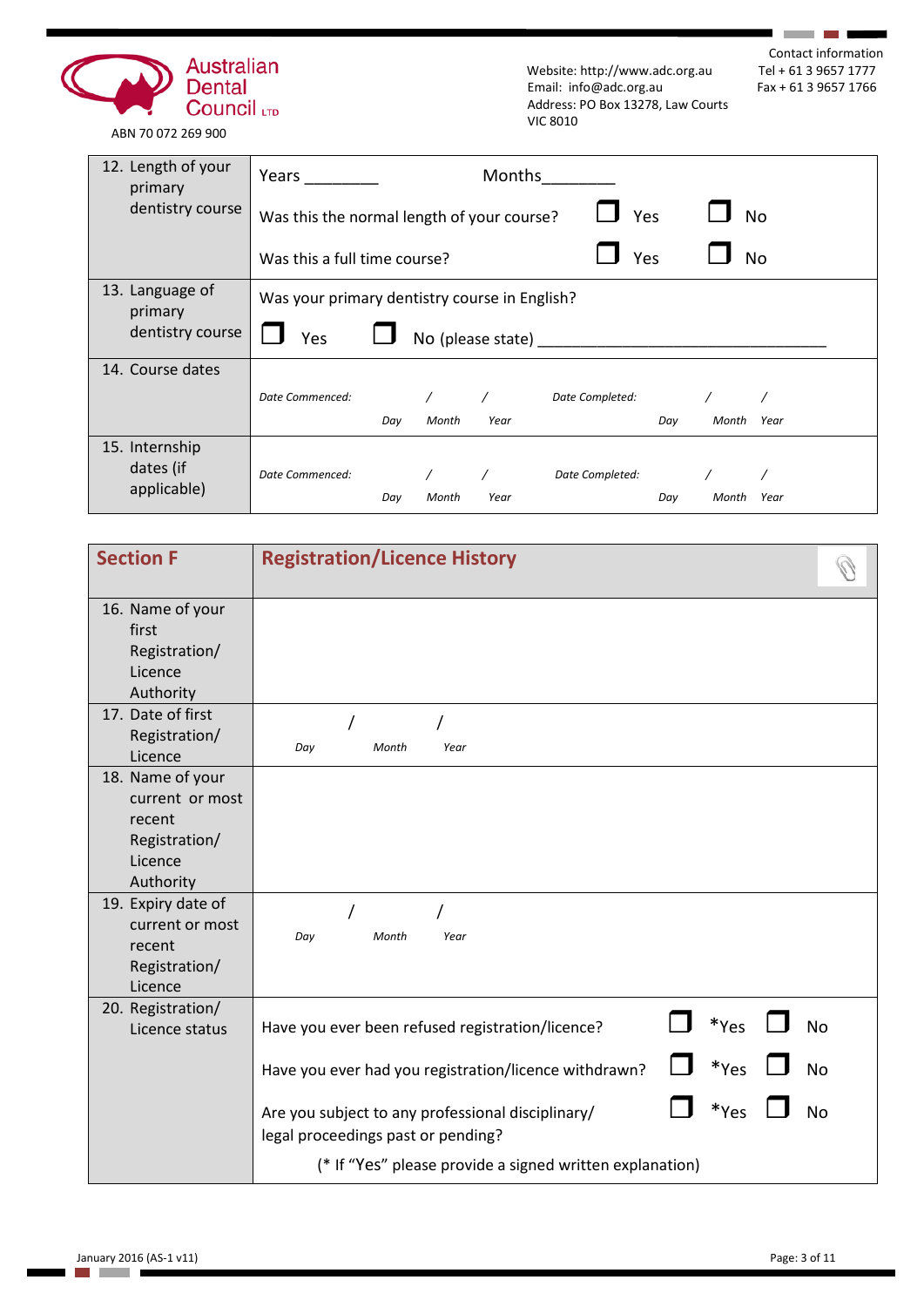

Contact information<br>Tel + 61 3 9657 1777

**Contract Contract** 

| 21. Letter of Good                       | The Australian Dental Council requires an original Letter/Certificate of Good Standing                                                                                                                                                                                       |
|------------------------------------------|------------------------------------------------------------------------------------------------------------------------------------------------------------------------------------------------------------------------------------------------------------------------------|
| Standing(this                            | to be forward directly from the previous or most recent registration/licence authority                                                                                                                                                                                       |
| document                                 | to the Australian Dental Council.                                                                                                                                                                                                                                            |
| cannot be<br>submitted by<br>applicants) | Yes, I have requested a Letter/Certificate of Good Standing to be<br>provided to the ADC.<br>(This document will not be accepted if it is provided by the applicant. It must be<br>provided directly to the Australian Dental Council by the registration/licence authority) |

| <b>Section G</b>                | <b>Employment History</b>                                                                                                             |
|---------------------------------|---------------------------------------------------------------------------------------------------------------------------------------|
| 22. Recency of<br>Practice      | Have you worked as a registered dentist in the last 5 years?                                                                          |
|                                 | Yes - Please complete the following employment details for each<br>employer.                                                          |
|                                 | NO - Please submit a signed written statement explaining why you<br>have not worked in the 5+ years.                                  |
|                                 | (If you are or have been self-employed please state and provide details below - please<br>refer to the Explanatory Notes & Checklist) |
| Name of the                     |                                                                                                                                       |
| Employer #1                     |                                                                                                                                       |
| State, Territory and            |                                                                                                                                       |
| Country                         |                                                                                                                                       |
| <b>Your Position</b>            |                                                                                                                                       |
| Dates of                        |                                                                                                                                       |
| Employment                      | Date Commenced:<br>$\prime$<br>$\prime$<br>Date Completed:                                                                            |
| Name of the                     |                                                                                                                                       |
| Employer #2                     |                                                                                                                                       |
| State, Territory and<br>Country |                                                                                                                                       |
| <b>Your Position</b>            |                                                                                                                                       |
| Dates of                        |                                                                                                                                       |
| Employment                      | Date Commenced:<br>Date Completed:<br>$\prime$<br>$\prime$                                                                            |
| Name of the                     |                                                                                                                                       |
| Employer #3                     |                                                                                                                                       |
| State, Territory and<br>Country |                                                                                                                                       |
| <b>Your Position</b>            |                                                                                                                                       |
| Dates of                        |                                                                                                                                       |
| Employment                      | Date Commenced:<br>Date Completed:<br>$\overline{\phantom{a}}$<br>$\overline{\phantom{a}}$<br>Γ<br>Γ                                  |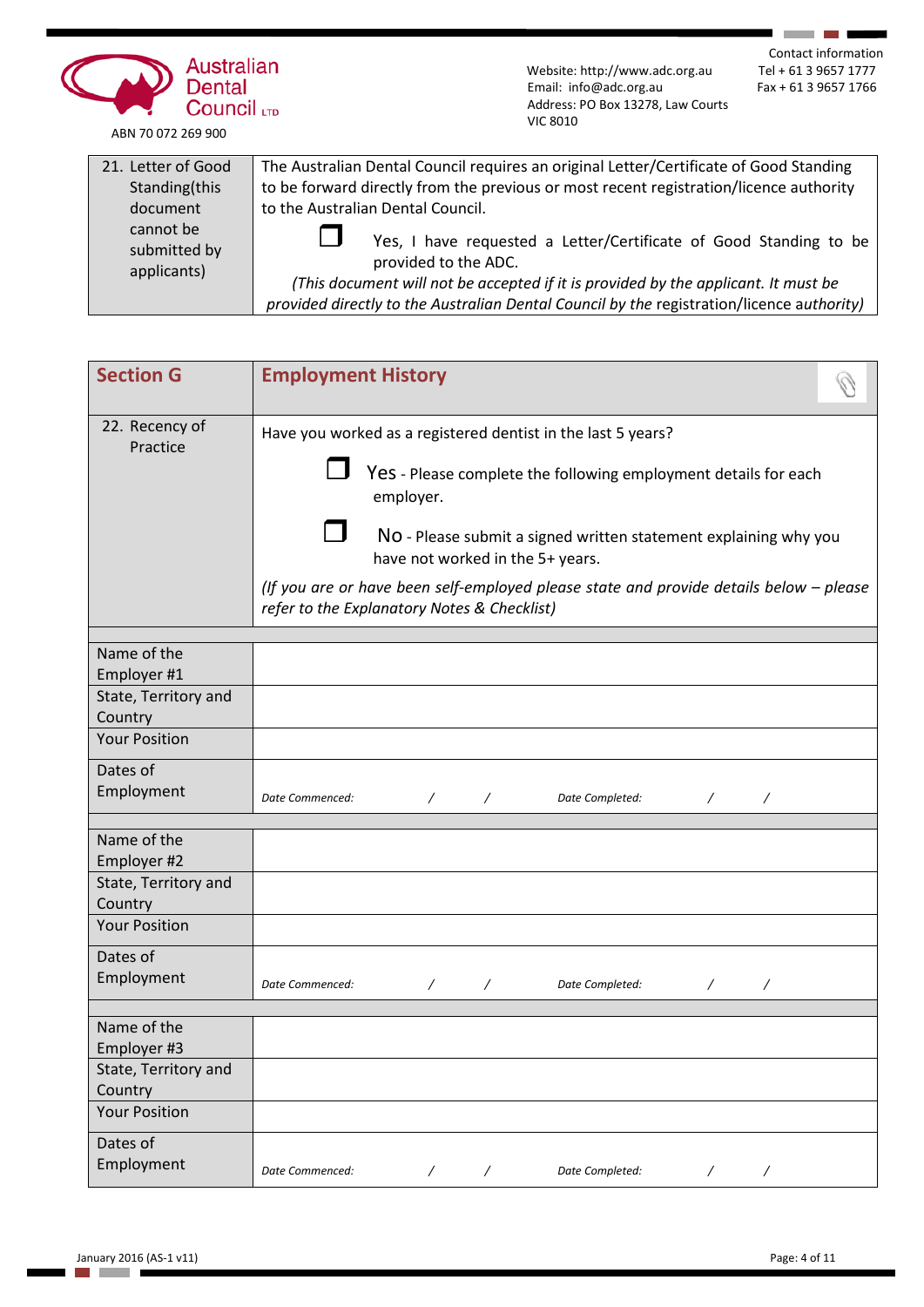

Contact information<br>Tel + 61 3 9657 1777

**Contract Contract** 

| <b>Section H</b>               | <b>Professional References</b>                                                                                                                                                                                                                     |
|--------------------------------|----------------------------------------------------------------------------------------------------------------------------------------------------------------------------------------------------------------------------------------------------|
| 23. Professional<br>References | The Australian Dental Council requires two recent written professional references<br>attesting to competence and good standing as a dentist, from employers, supervisors<br>or tutors; and if you were self-employed from professional colleagues. |
|                                | Reference #1 – (name)                                                                                                                                                                                                                              |
|                                | Reference $#2 - (name)$                                                                                                                                                                                                                            |

| <b>Declaration</b><br><b>Section I</b>                                                                                                                                                                                                                                                    |  |  |  |  |  |
|-------------------------------------------------------------------------------------------------------------------------------------------------------------------------------------------------------------------------------------------------------------------------------------------|--|--|--|--|--|
|                                                                                                                                                                                                                                                                                           |  |  |  |  |  |
| Please read and ensure you understand the following declaration before signing:                                                                                                                                                                                                           |  |  |  |  |  |
| I consent to the Australian Dental Council making inquiries and/or exchanging information with the<br>$\bullet$<br>authorities of any Australian state or territory, or other country, regarding my practice as a dentist<br>or otherwise regarding matters relevant to this application. |  |  |  |  |  |
| I undertake to inform the Australian Dental Council of any changes to my circumstances or details.<br>$\bullet$                                                                                                                                                                           |  |  |  |  |  |
| I am not subject to any professional disciplinary/legal proceedings past or pending, except as<br>$\bullet$<br>otherwise specified in Section G.                                                                                                                                          |  |  |  |  |  |
| I have read the explanatory notes and authorise the Australian Dental Council to make any<br>$\bullet$<br>inquiries necessary to assist in the assessment of my application.                                                                                                              |  |  |  |  |  |
| I acknowledge that the Australian Dental Council may verify documents provided in support of this<br>$\bullet$<br>application as evidence of my identity.                                                                                                                                 |  |  |  |  |  |
| I understand that failure to complete all relevant sections of this application form, including<br>$\bullet$<br>payment of the application fee and all supporting documentation, may result in delaying the<br>assessment of this application or refusal of this application.             |  |  |  |  |  |
| I understand that the Australian Dental Council reserves the right to require further<br>$\bullet$<br>documentation to progress the assessment of this application.                                                                                                                       |  |  |  |  |  |
| I am the person named in this application and all attached documents.<br>$\bullet$                                                                                                                                                                                                        |  |  |  |  |  |
| The above statements, information provided on my application form and all documentation<br>$\bullet$<br>provided with this application are true and correct.                                                                                                                              |  |  |  |  |  |
| I consent to the Australian Dental Council contacting me for quality control, educational and/or<br>$\bullet$<br>research purposes.                                                                                                                                                       |  |  |  |  |  |
| Signature of Applicant                                                                                                                                                                                                                                                                    |  |  |  |  |  |
| Date:<br>Month<br>Day<br>Year                                                                                                                                                                                                                                                             |  |  |  |  |  |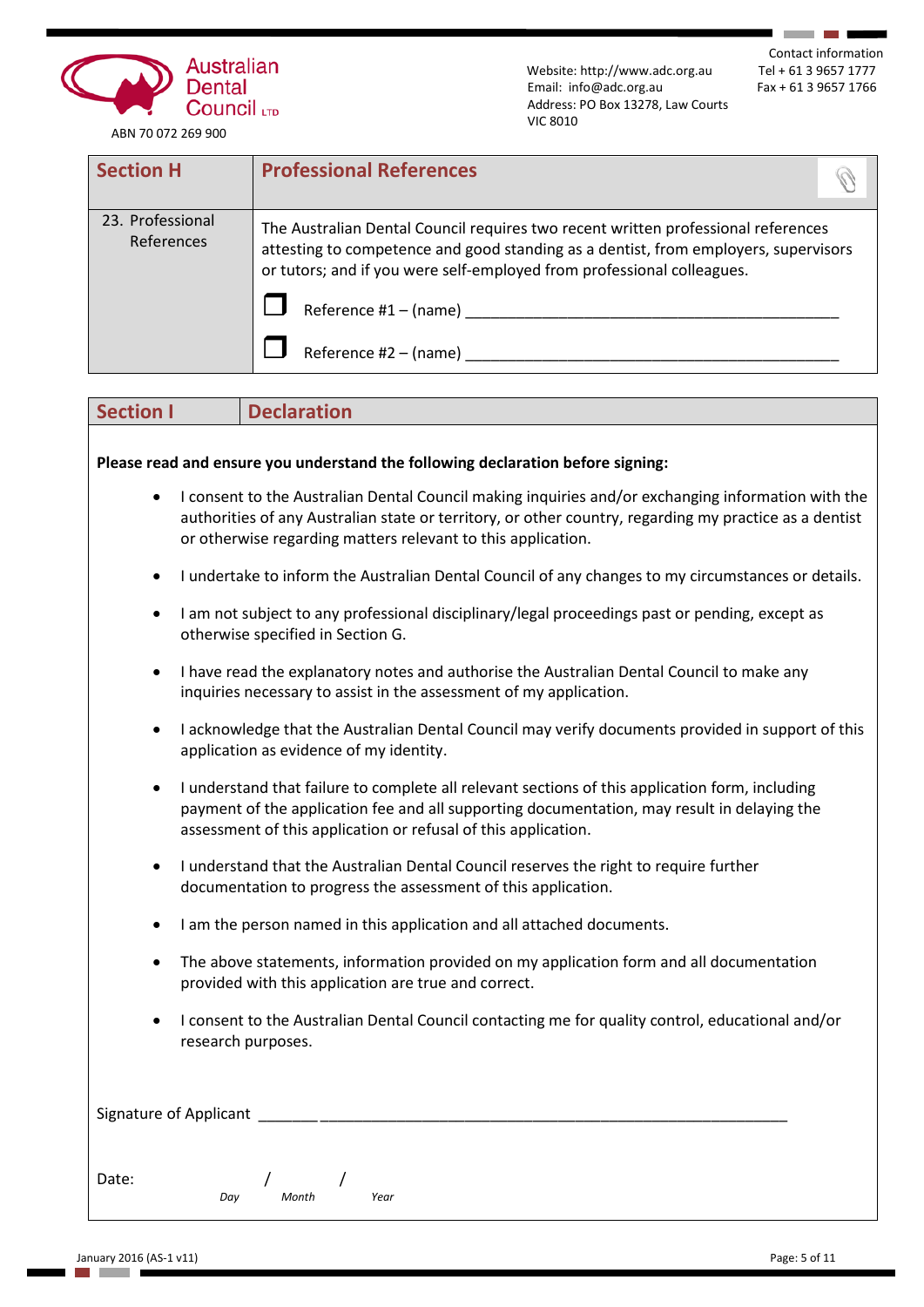

Contact information<br>Tel + 61 3 9657 1777

٠

## **You MUST refer to the "Explanatory Notes & Checklist" when completing the application form**. Ensure all supporting documentation and payment as listed in the **Checklist** are attached. Please print clearly in **English** using **CAPITAL LETTERS**

Please complete this application form in **black or blue pen**, ensuring the declaration has been signed and dated.



This symbol indicates supporting documentation is required as evidence of the details you have stated in this application form. Please refer to the **"Explanatory Notes & Checklist"**

# **Please post your completed application form together with your supporting documentation and application fee to:**

**Australian Dental Council PO Box 13278 Law Courts, Victoria 8010 Australia**

# **If you are using a local or international courier to deliver a document, please**

## **address to:**

**Level 6 469 La Trobe Street Melbourne Victoria 3000 Australia**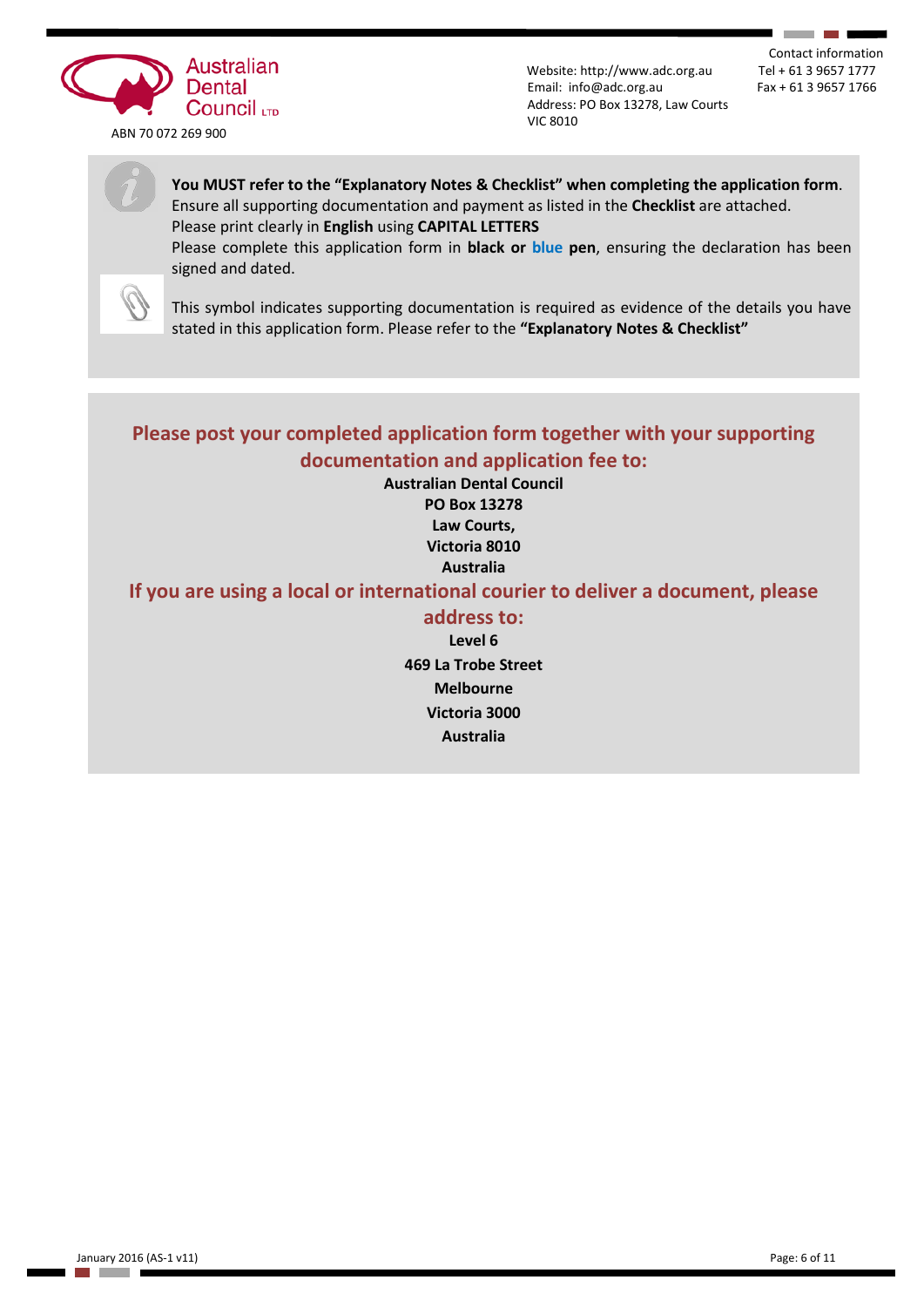

Contact information<br>Tel + 61 3 9657 1777

**Contract Contract** 

7

| <b>Section K</b>                                                                                                                                                                                                                      | <b>Payment</b>             |  |  |  |
|---------------------------------------------------------------------------------------------------------------------------------------------------------------------------------------------------------------------------------------|----------------------------|--|--|--|
| Initial Assessment of Professional Qualification in General Dentistry Fee Payable                                                                                                                                                     |                            |  |  |  |
| Applications will not be assessed until the assessment fee has been paid in full. A receipt will be issued upon<br>clearance of payment. Please refer to the current schedule of fees at http://www.adc.org.au/fees.pdf.              |                            |  |  |  |
| <b>Bank Cheque or Australian Money Order payments:</b>                                                                                                                                                                                |                            |  |  |  |
|                                                                                                                                                                                                                                       | Bank cheque<br>Money order |  |  |  |
| Payment made by Bank cheque or Australian Money Order MUST be made in Australian dollars only.<br>Please note that we are unable to accept cheques from the Bank of India or cheques with adhesive tape on<br>the face of the cheque. |                            |  |  |  |
| <b>Credit Card Type (please tick)</b>                                                                                                                                                                                                 |                            |  |  |  |
|                                                                                                                                                                                                                                       | <b>MasterCard</b><br>Visa  |  |  |  |
| my credit card the assessment fee of \$ (AUD)                                                                                                                                                                                         |                            |  |  |  |
| Name of cardholder                                                                                                                                                                                                                    |                            |  |  |  |
| Card number                                                                                                                                                                                                                           |                            |  |  |  |
|                                                                                                                                                                                                                                       |                            |  |  |  |
| <b>Expiry Date</b><br>M<br>M                                                                                                                                                                                                          | Υ                          |  |  |  |
| Signature of cardholder                                                                                                                                                                                                               |                            |  |  |  |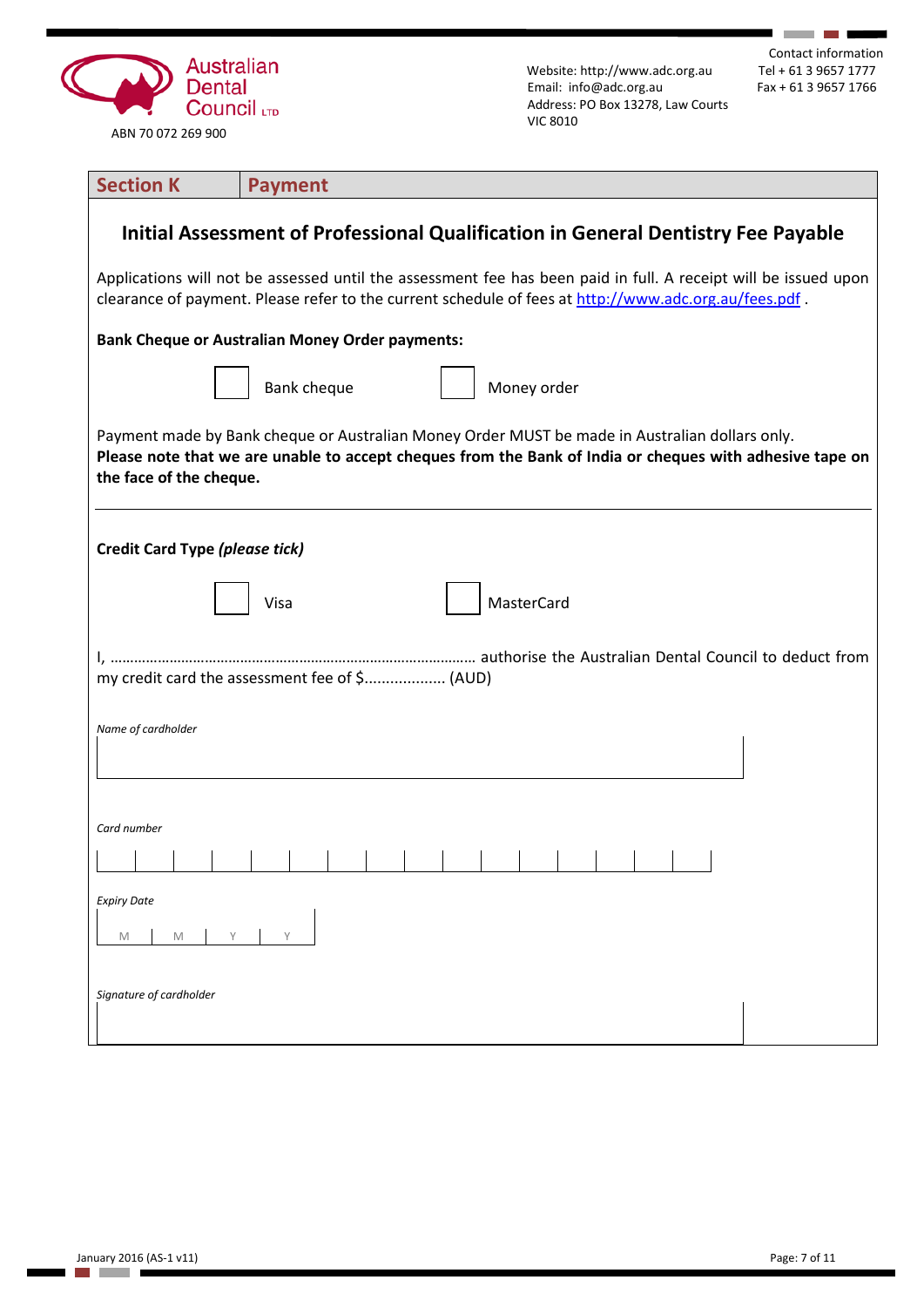

Contact information

# **Explanatory Notes & Checklist**



# **Explanatory Notes**

## **Introduction**

The first step in the Australian Dental Council pathway is the assessment of the qualified dentist's primary professional qualification in dentistry.

The Australian Dental Council (ADC) assesses your professional qualification in dentistry, work experience, registration/licensure history, good standing and other matters to establish your eligibility to proceed with the examinations. This assessment is based on the information you provide in this Application*.* Overseas qualified dentists may be eligible to undertake the ADC examination pathway if they hold a university dental degree which was obtained after at least four years' full-time academic study at an acknowledged university and they hold registration/licensure as a dentist in their country of training or practice and there has been no withdrawal of registration or refusal to register.

All personal information will be handled in accordance with the Privacy Act. Details may be verified with or provided to other agencies where necessary or required by law.

The assessment of your application may take up to 6 weeks from the date your application is received. A *complete* application includes all the required documentation which has been correctly certified.

You will be notified in writing if we need any additional information to process your application. Incomplete applications will result in assessment delays and applicants will be notified in writing. Your application will be valid for one (1) year from initial receipt. Should your application remain incomplete at the end of this one (1) year time frame, you will be required to reapply.

You will be notified in writing of the outcome of the Assessment and the next steps in the process.

#### Please note:

- To prevent delays in assessment of your application please read the application form (including the **Explanatory Notes & Checklist**) carefully and ensure you have provided all the relevant supporting documentation and that the documents provided are correctly certified
- Please refer to the Australian Dental Council's certification guidelines which can be downloaded from the ADC website at [www.adc.org.au](http://www.adc.org.au/)

#### **Immigration Information**

If you are an overseas trained dentist who intends to migrate and work as a dentist in Australia, you should first contact the nearest Australian Embassy, High Commission or consulate for information about migration procedures and requirements for assessment of your qualifications. Information relevant to the general skilled migration categories is available from these Australian overseas posts.

If you are already in Australia on a temporary basis but need a skills assessment to support an application to change your immigration status to Australian resident, you should seek the advice of the Department of Immigration in your state or territory (http://www.immi.gov.au/contacts/).

#### **Other documents we may need**

Sometimes we may ask for additional documents or information where insufficient evidence has been provided.

a a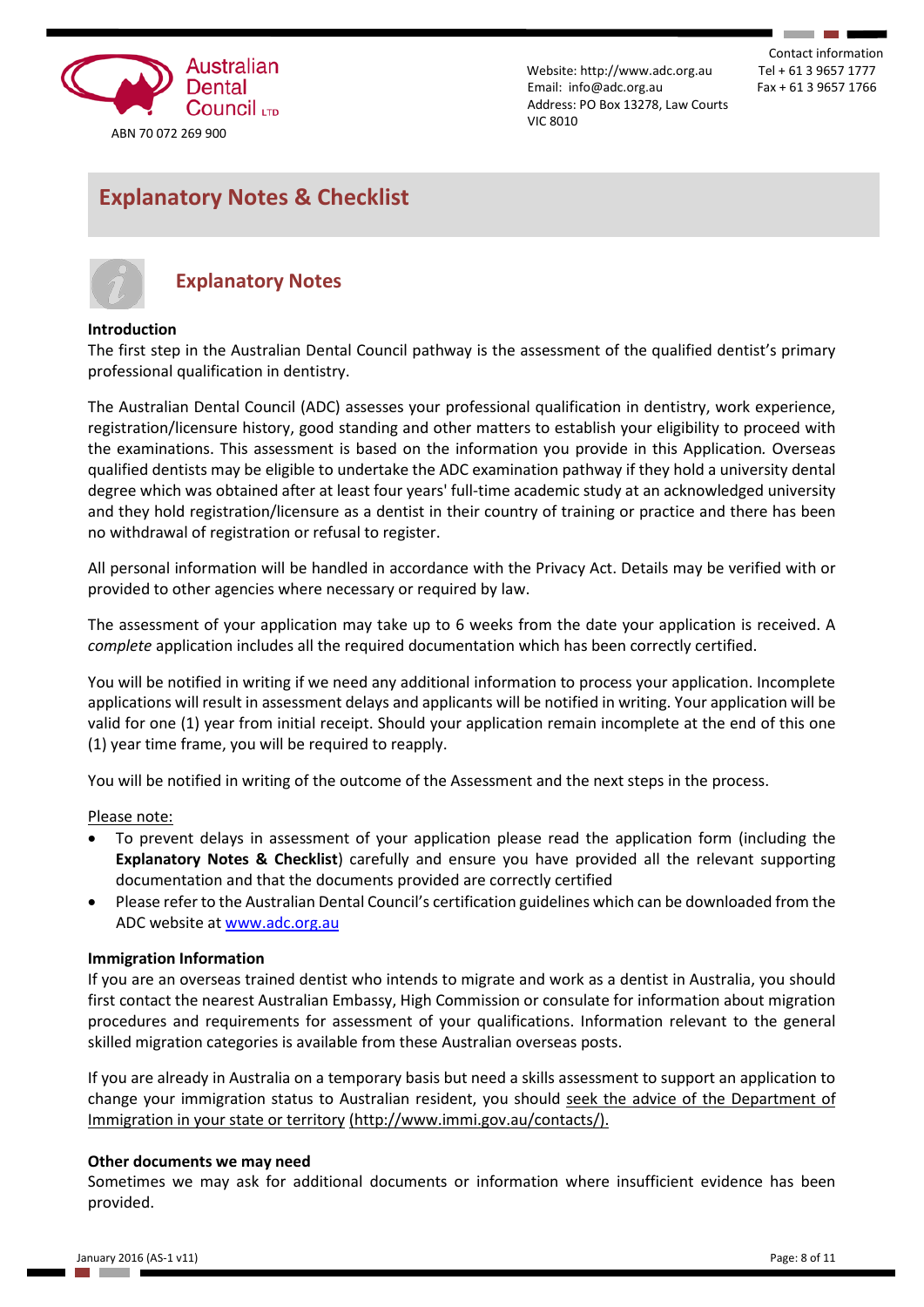

Contact information

## **What you should not send**

All of the documents required for the assessment of your qualifications are included in the Checklist. Do not send additional documents such as any specialty course results, continuing professional education certificates or your primary qualification course syllabus.

### **Identity/Change of Name**

Applicants must state their full legally registered name **exactly as it appears on your passport**. Any change in name will need to be supported by official documentation showing the link with previous names (*e.g.* before and after marriage). The ADC does not accept Affidavits/Statutory Declarations for this purpose.

#### **Certification**

It is essential that copies of documents are certified. Each copy must be clearly certified by an appropriate person as a true copy of the original. Please refer to the Australian Dental Council's certification guidelines which can be downloaded from the ADC website at www.adc.org.au.

Any original documents submitted to the ADC will not be returned to you.

#### **Translation of Documents**

Certified translations in English of all non-English documents must be provided and attached to the document/s to which they refer. The ADC reserves the right to request that applicants provide translation completed by a translator accredited by the National Accreditation Authority for Translators and Interpreters (NAATI). Level 3 accreditation is normally required.

Please note:

- The translator's details (name, address, etc.) must be stated in English
- Certification statements on translated documents must be translated in English.

## **Applicant's Personal Contact Details**

ALL applicants must complete Section C of this application to ensure accurate information is provided for future use.

#### **Agents**

The ADC normally deals directly with applicants seeking an assessment of their overseas qualifications. Australia's privacy legislation prohibits the ADC from discussing your application with other people (third parties) unless specifically authorised to do so.

If you want someone such as a family member or other agent to deal with the ADC on your behalf, you will need to indicate this by completing the ADC's Authority to Act form. Once your Authority to Act form has been processed all correspondence will be sent only to the person you have nominated.

• Please refer to the Australian Dental Council's Authority to Act form which can be downloaded from the ADC website at [www.adc.org.au](http://www.adc.org.au/)

## **Professional References**

You will need to provide two recent (dated) written professional references attesting to your competence and good standing as a dentist, from employers, supervisors or tutors or, if you were self-employed, from professional colleagues. The ADC will not accept professional references from family members.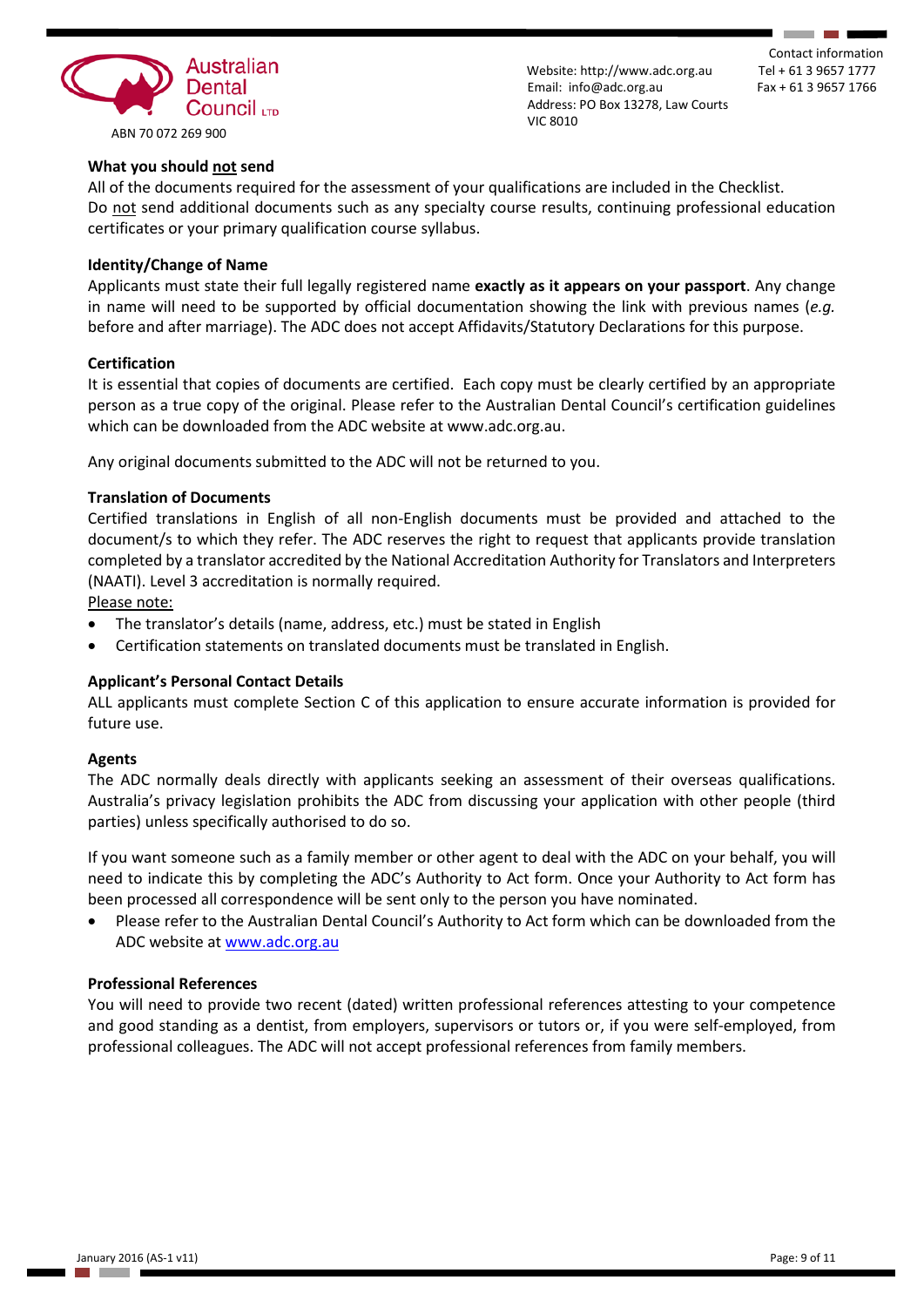

Contact information<br>Tel + 61 3 9657 1777

**Contract Contract** 

# **Checklist**

| <b>Section A</b><br>Photographic<br>Identification                       | Please supply two (2) certified colour passport-size photographs of<br>yourself for the purpose of identification.                                                                                                                                                                                                                                                                                                                                                                     |
|--------------------------------------------------------------------------|----------------------------------------------------------------------------------------------------------------------------------------------------------------------------------------------------------------------------------------------------------------------------------------------------------------------------------------------------------------------------------------------------------------------------------------------------------------------------------------|
| <b>Section B</b><br><b>Applicant's Personal</b><br><b>Details and</b>    | Certified copy of current passport - relevant pages.                                                                                                                                                                                                                                                                                                                                                                                                                                   |
| Identification                                                           | Certified copy of evidence of change of name documentation where<br>applicable.                                                                                                                                                                                                                                                                                                                                                                                                        |
| <b>Section C</b><br><b>Applicant's Contact</b><br><b>Details</b>         | All details completed. (no supporting documents required)                                                                                                                                                                                                                                                                                                                                                                                                                              |
| <b>Section D</b><br>Authority to<br>Act/Agent                            | (If applicable) Authority to Act form                                                                                                                                                                                                                                                                                                                                                                                                                                                  |
| <b>Section E</b><br><b>Primary Dentistry</b><br><b>Education Details</b> | Certified copy of degree, diploma or certificate in original language.<br>Certified copy of an official transcript of your primary dentistry<br>education course completed in original language. Transcript MUST<br>state:<br>Applicant's name<br>Subjects<br>Theory total hours<br>Clinical total hours<br>Course start and completion dates<br>Language in which course was taught<br>Examination results and details.<br>Certified copy of evidence of internship where applicable. |
| <b>Section F</b><br><b>Registration/Licence</b><br><b>History</b>        | Certified copy of first registration certificate/licence<br>Certified copy of current registration certificate/licence<br>Request a Letter/Certificate of Good Standing to be forwarded<br>DIRECTLY to the Australian Dental Council.<br>Applicant cannot submit this document.                                                                                                                                                                                                        |